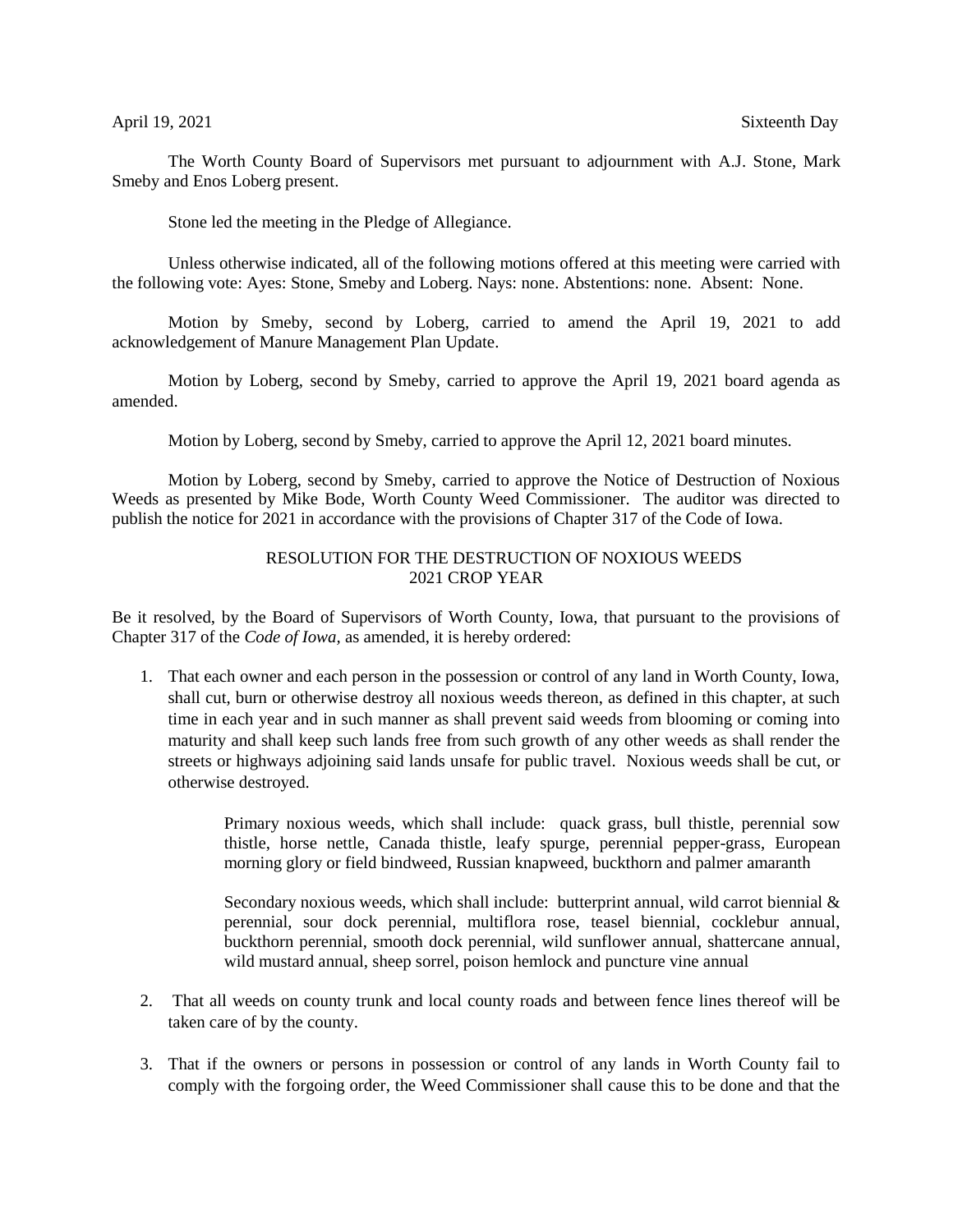expense of said work, including costs of serving notices and other costs, if any, to be assessed against the real estate.

- 4. That the county auditor be and is hereby directed to cause notice of the making and entering of the forgoing order by publication in each of the official newspapers of the county by request of County Weed Commissioner, Mike Bode at 1000 Central Ave, Northwood, IA (641) 390-0268.
- 5. The Weed Commissioner be given full authority and power to carry out the provisions of the resolution.

Published upon order of the Worth County Board of Supervisors, A.J. Stone, Chair, this 19<sup>th</sup> Day of April, 2021.

## Attest: Jacki A. Backhaus, County Auditor WORTH COUNTY, STATE OF IOWA

Motion by Loberg, second by Smeby, carried to approve the clerk of court's monthly report.

Motion by Smeby, second by Loberg, carried to approve salary changes for Chad Wurtzel at \$58,933.84/year and Jake Dalluge at \$16.07/hour as submitted by the sheriff.

Chairperson, Aaron Stone recessed the regular session.

Motion by Smeby, second by Loberg, carried to open Public Hearing on Worth County Ordinance #2021.04.19.01 to Prohibit Alcohol at Kuennen's Quarry at 9:00 A.M. There was no public comment.

Motion by Smeby, second by Loberg, carried to close the public hearing.

Chairperson, Aaron Stone reconvened the regular session.

Motion by Smeby, second by Loberg, carried to waive the second and third readings of Ordinance 2021.04.19.01.

Motion by Smeby, second by Loberg, carried to adopt Ordinance 2021.04.19.01 AYE: Stone, Smeby, Loberg. NAY: None. Absent: None. Ordinance 2021.04.19.01 adopted and shall be in effect after publication as provided by law.

Motion by Loberg, second by Smeby, carried to appoint Todd Rothove to the Zoning Commission.

Chairperson, Aaron Stone recessed the regular session.

Motion by Loberg, second by Smeby, carried to open Public Hearing on Worth County Ordinance #2021.04.19.02 To Repeal 2018.12.03 Titled: Renewable Energy Provisions at 9:15 A.M. Public comment by John Adams, Julie Kuntz (via Zoom) and James Berge was heard.

Motion by Smeby, second by Loberg, carried to close the public hearing.

Chairperson, Aaron Stone reconvened the regular session.